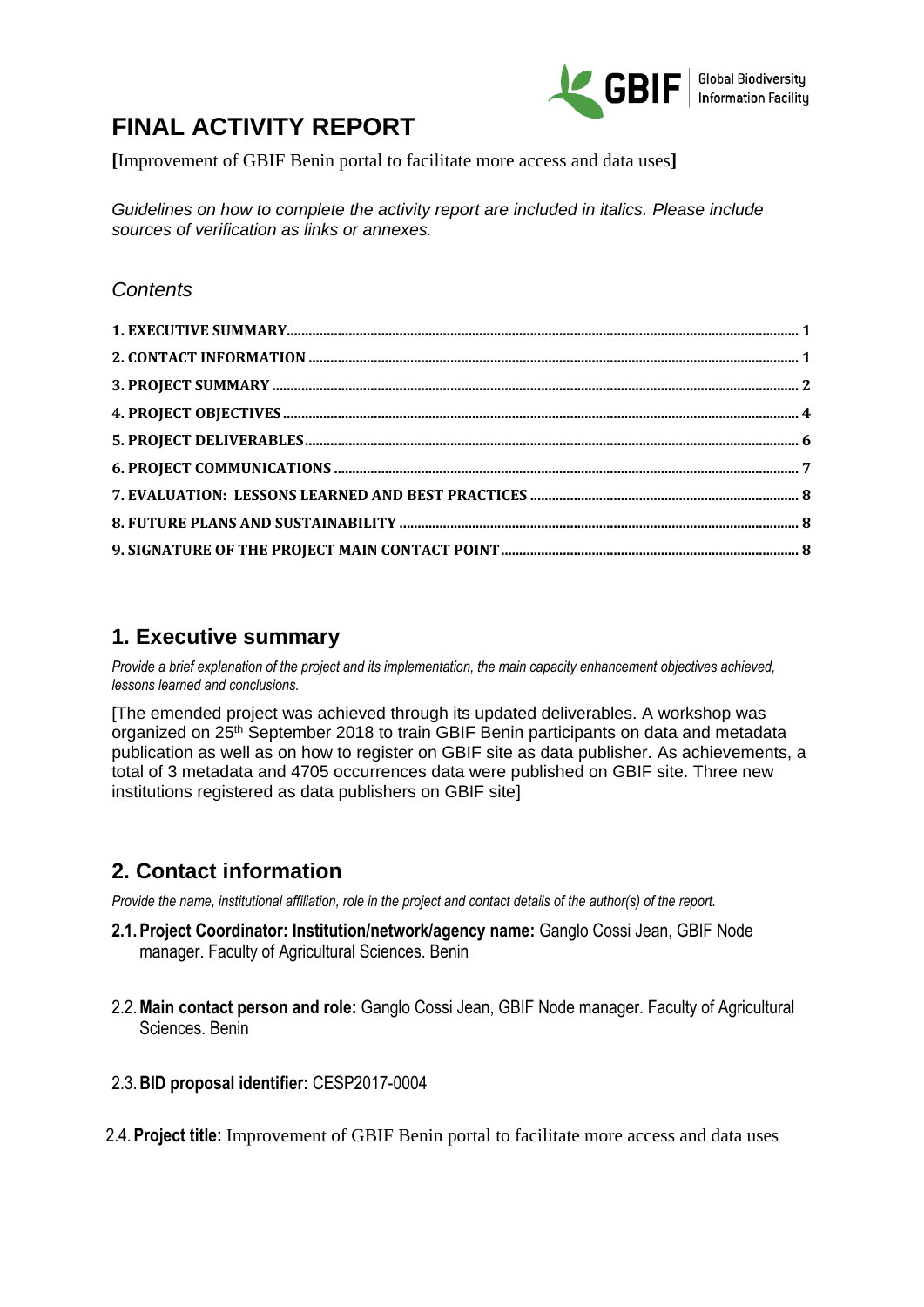

# **3. Project summary**

*This section should provide readers with a good understanding of the project, from the original plans to the final implementation, highlighting:* 

• *The capacity needs that instigated the project and how these have changed as a result of the project activities.*

GBIF Benin partners including the new comers are capacited through two workshops. The first one was organized in July by NGOs and the second was organized in September by GBIF Benin

- *The activities that have been completed at the time of writing the report, and those that are ongoing or pending (e.g. longer-term evaluation, follow-up projects/meetings/training events) and your plans for their completion.*
- *How the different partners in the project have contributed to its implementation.*

[The activities planned in the emended project are achieved:

- Potential data holders were trained to enable more data mobilization on GBIF and GBIF Benin sites
- Outreach sessions were organized to present the GBIF network and GBIF Benin to Beninese institutions and stakeholders
- Three new institutions in Benin registered on GBIF site
- New metadata and datasets were published on the GBIF and GBIF Benin websites 1

# **3.1. Activities completed**

*Highlight the activities that have been completed at the time of writing the report. Explain how the different partners in the project have contributed to its implementation.* 

[In the framework of this project, the following activities have been completed:

### **Activity 1-Potential data holders are trained to enable more data mobilization on GBIF and GBIF Benin sites**

With respect to that activity, on  $25<sup>th</sup>$  September a workshop was organized to train GBIF Benin partners on data and metadata mobilization and publication on GBIF and GBIF Benin sties, **see report 1**]

### **Activity 2-Outreach session is organized to present the GBIF network and GBIF Benin to Beninese institutions and stakeholders.**

This was achieved in two steps, first, on  $13<sup>th</sup>$  July, one of our partner, CREDI ONG, invited the team of GBIF Benin to one of its workshop. The participants were representatives of NGOs. We then presented GBIF and GBIF Benin and encouraged the participants to become more visible in publishing data and metadata and, in registering as data publishers on GBIF and GBIF Benin sites. On 25<sup>th</sup> September, during a workshop organized by GBIF Benin, partners including representatives of NGOs were invited and were also encouraged to become more visible in publishing data and metadata on GBIF and GBIF Benin sites (**see report 1**)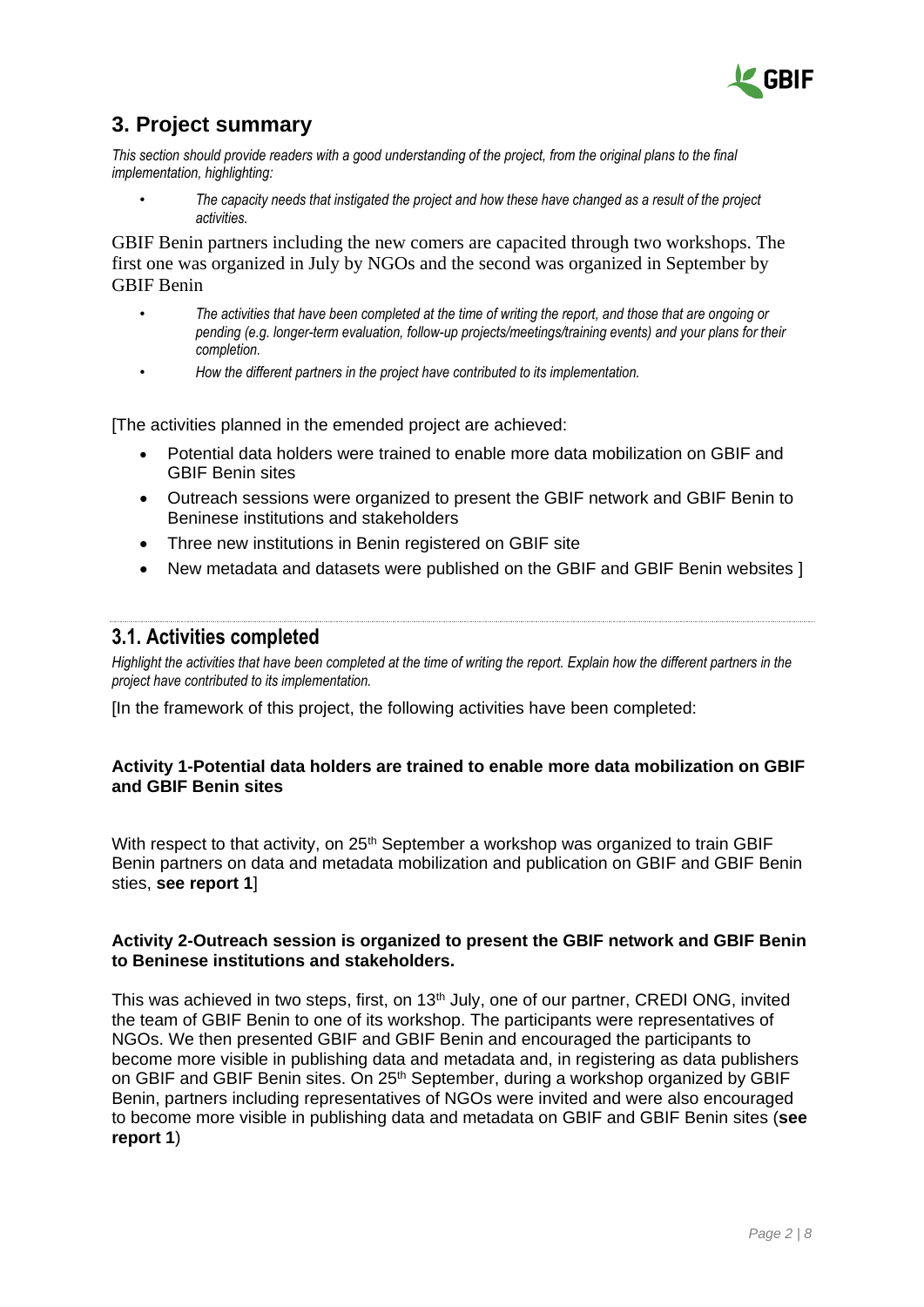

## **Activity 3-Increase in the number of new GBIF-registered institutions in Benin**

We are happy to announce that three new institutions registered as new data publishers on GBIF site. They are:

1- Le Centre National de Gestion des Réserves de Faune (CENAGREF)

<https://www.gbif.org/publisher/979d1285-e8ac-4731-9403-297ea0b99149>

#### 2- L'Hôpital de Mènontin

<https://www.gbif.org/publisher/9c5f261f-ea0b-4fcd-a57a-b531bdb5df0f>

3- Organisation pour le Développement Durable et la Biodiversité (ODDB)

<https://www.gbif.org/publisher/ea42e2af-16c0-437f-a00b-f522cda8e295>

### **Activity 4-New metadata and datasets are published on the GBIF and GBIF Benin websites at the end of the mentoring**

In the framework of that activity, three metadata and two datasets were published on GBIF sites

#### **The metadata published are the following:**

1- Inventaire et dénombrement des oiseaux du Parc Naturel Communautaire de la Vallée du Sitatunga (Sud Bénin)

<https://www.gbif.org/dataset/3194e21c-447a-410d-bb09-31398482de1f>

2- List of plant species of forest formation in Benin

<https://www.gbif.org/dataset/d882e391-10f9-43f6-b0f9-29636396ba9e>

3- Inventory of plant species produced in CERF nurseries

<https://www.gbif.org/dataset/f7598557-adb5-4827-9c28-8025da802dc4>

#### **The datasets published with a total of 4705 occurrence date are the following:**

1- Census of plant species in forest gaps in the natural forest of Massi (Lama Forest reserve, South-Benin)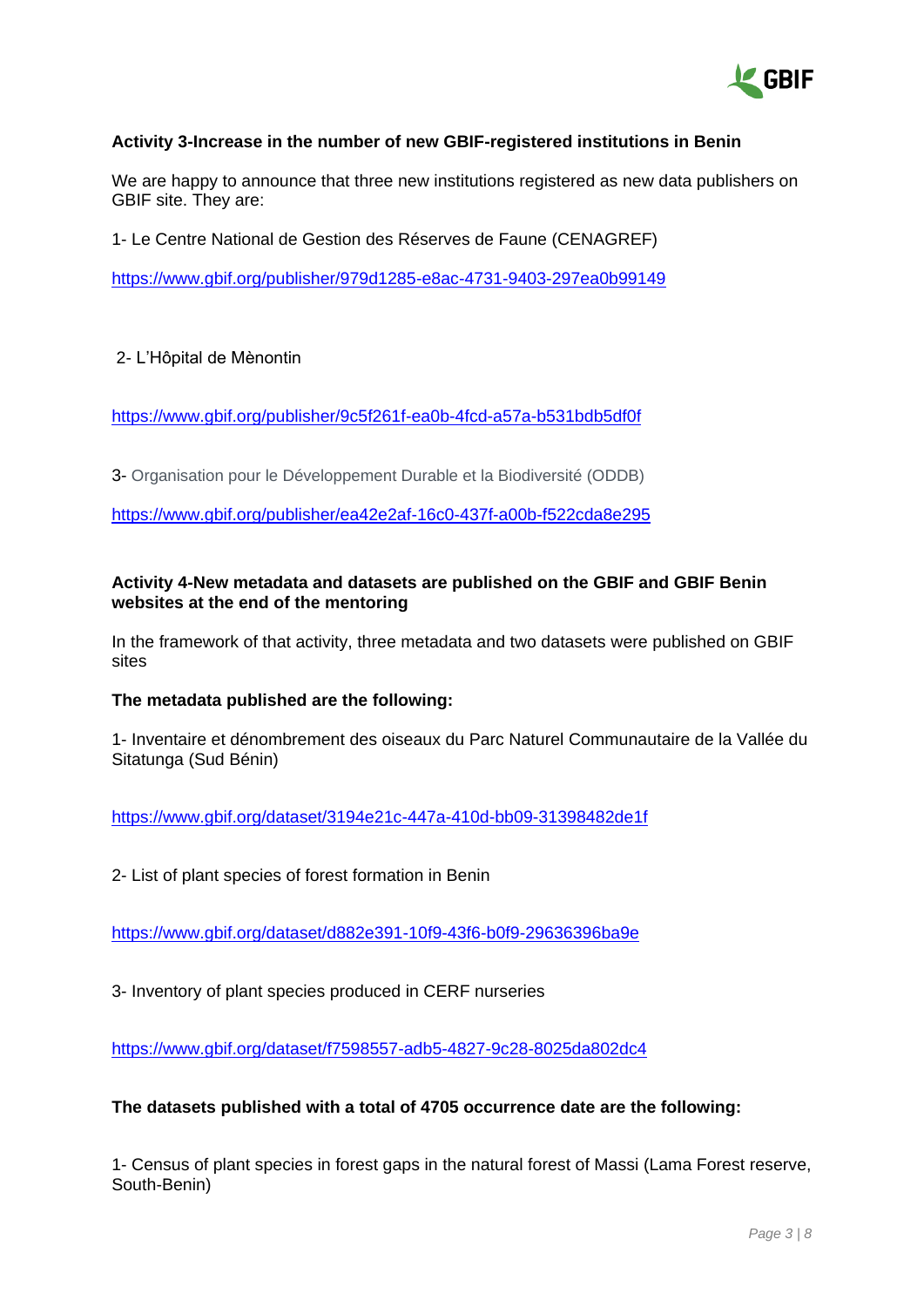

<https://www.gbif.org/dataset/8918ab8e-2534-4a3f-8469-67407dd166c8>

2- Distribution de quelques espèces végétales du Bénin

<https://www.gbif.org/dataset/0d2e2847-e125-4a3b-b4a7-a2a199919b44>

# **3.2. Post-project activities**

*Highlight post-project activities if any (e.g. longer-term evaluation, follow-up projects/meetings/training events) and your plans for their completion.* 

[GBIF Benin is an everlasting institution with many activities. Since 2010, we regularly organize at least 2 workshops per year, to train partners including the new comers. We will continue this and train participants to the workshops so that to enable more datasets and metadata publications. In-depth training to enable relevant data uses to inform decisions on biodiversity conservation is taking place in the master program of biodiversity informatics at the Faculty of Agricultural sciences of the University of Abomey-Calavi, Benin]

# **4. Project objectives**

*A list of the objectives included in your original project proposal, and a description of how your project activities contributed to meeting them. . Also include any additional objectives that were defined during the implementation of the project.* 

[The project objectives are derived from the updates of the deliverables as follows:

### **1. Train potential data holders to enable more data mobilization on GBIF and GBIF Benin sites**

In order to achieve that objective, on  $25<sup>th</sup>$  September a workshop was organized to train GBIF Benin partners on data and metadata mobilization and publication on GBIF and GBIF Benin sties, **see report 1**]

## **2. Organize outreach session to present the GBIF network and GBIF Benin to Beninese institutions and stakeholders.**

This was achieved in two steps, first, on 13<sup>th</sup> July, one of our partner, CREDI ONG, invited the team of GBIF Benin to one of its workshop. The participants were representatives of NGO. We then presented GBIF and GBIF Benin and encouraged the participants to become more visible in publishing data and metadata, and in registering as data publishers on GBIF and GBIF Benin sites. On 25<sup>th</sup> September, during a workshop organized by GBIF Benin, partners including representatives of NGO were invited and were also encouraged to become more visible in publishing data and metadata, and in registering as data publishers on GBIF and GBIF Benin sites (**see report 1**)

#### 3. **Increase the number of new GBIF-registered institutions in Benin**.

Three new institutions registered as new data publishers on GBIF site. They are: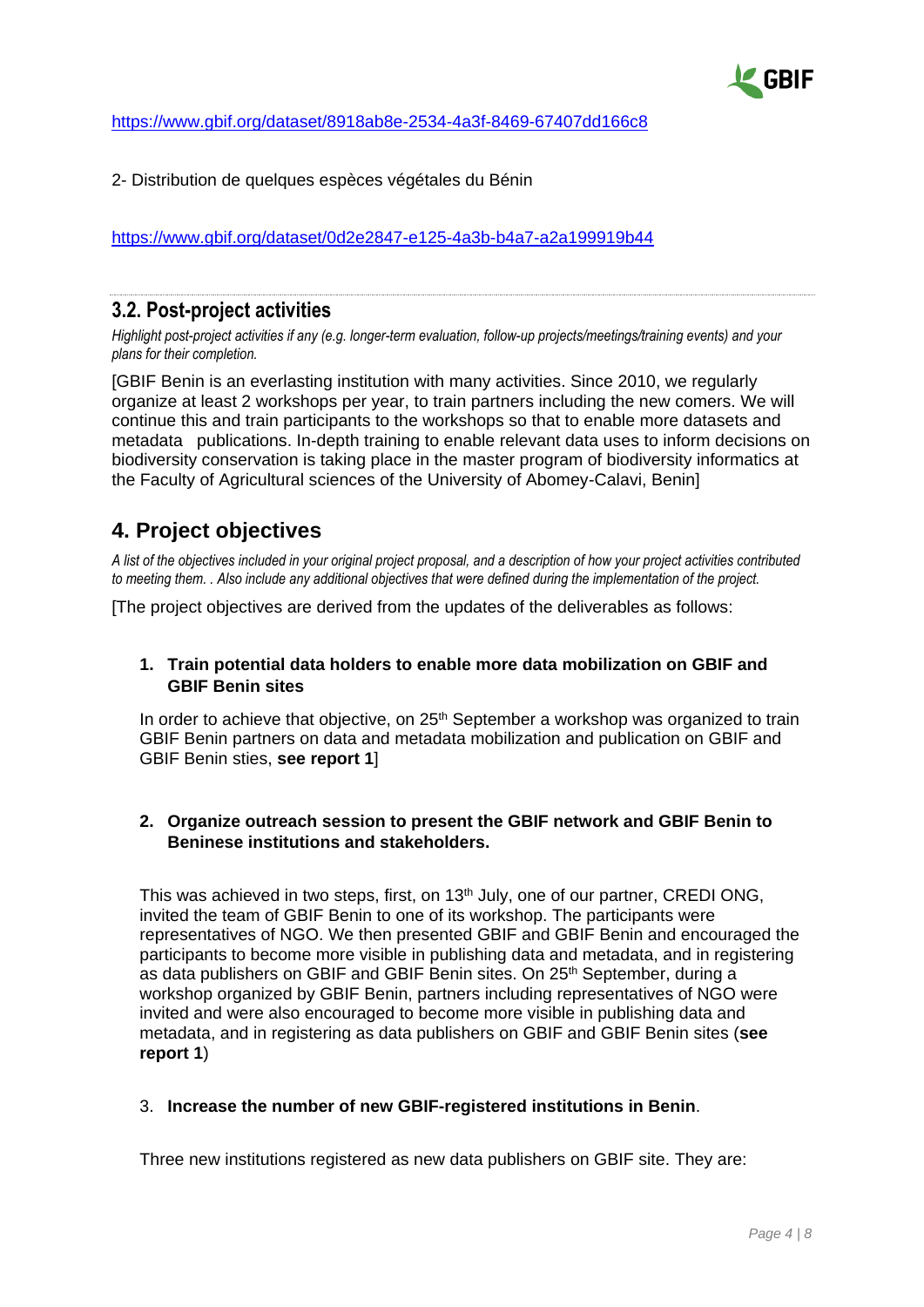

a- Le Centre National de Gestion des Réserves de Faune (CENAGREF) <https://www.gbif.org/publisher/979d1285-e8ac-4731-9403-297ea0b99149>

## b- L'Hôpital de Mènontin

<https://www.gbif.org/publisher/9c5f261f-ea0b-4fcd-a57a-b531bdb5df0f>

c- Organisation pour le Développement Durable et la Biodiversité (ODDB)

<https://www.gbif.org/publisher/ea42e2af-16c0-437f-a00b-f522cda8e295>

## **4. Publish new metadata and datasets on the GBIF and GBIF Benin websites at the end of the mentoring.**

In order to achieve that objective, three metadata and two datasets were published on GBIF sites

#### **The metadata published are the following:**

a- Inventaire et dénombrement des oiseaux du Parc Naturel Communautaire de la Vallée du Sitatunga (Sud Bénin)

<https://www.gbif.org/dataset/3194e21c-447a-410d-bb09-31398482de1f>

b- List of plant species of forest formation in Benin

<https://www.gbif.org/dataset/d882e391-10f9-43f6-b0f9-29636396ba9e>

c- Inventory of plant species produced in CERF nurseries

<https://www.gbif.org/dataset/f7598557-adb5-4827-9c28-8025da802dc4>

## **The datasets published with a total of 4705 occurrence date are the following:**

a- Census of plant species in forest gaps in the natural forest of Massi (Lama Forest reserve, South-Benin)

<https://www.gbif.org/dataset/8918ab8e-2534-4a3f-8469-67407dd166c8>

b- Distribution de quelques espèces végétales du Bénin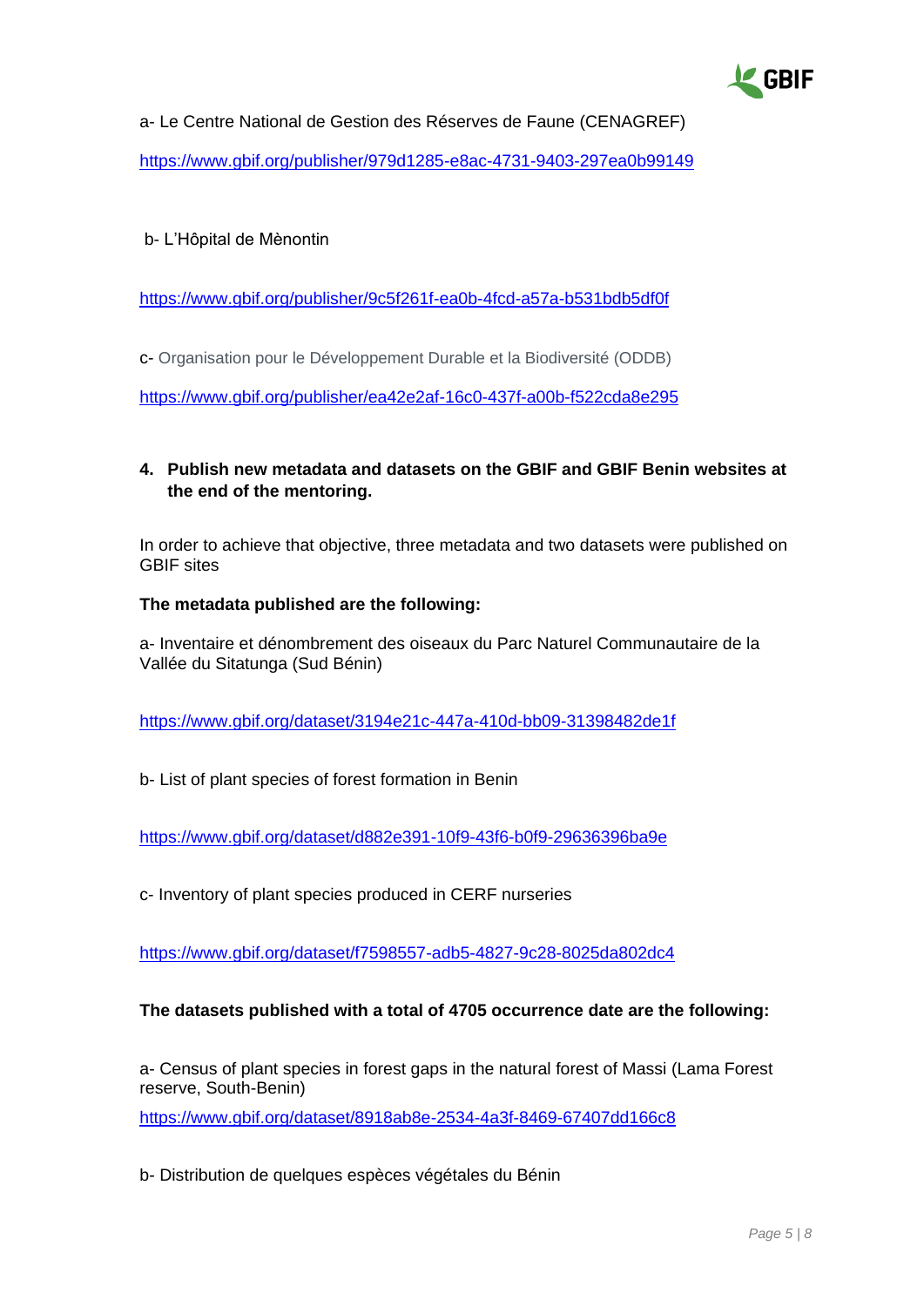

### [https://www.gbif.org/dataset/0d2e2847-e125-4a3b-b4a7-a2a199919b44\]](https://www.gbif.org/dataset/0d2e2847-e125-4a3b-b4a7-a2a199919b44)

# **5. Project deliverables**

*The original list of deliverables frrom your project proposal, including a description of the final deliverables produced.Make sure to include sources of verification for each of the deliverables, such as details of data mobilized through the project including DOIs to published datasets, and/or links to re-usable information resources or tools. Alternatively, the deliverables can be attached to the report as an annex.*

[As noted, the remaining funds were very limited. However, we could achieve the following adapted deliverables:

#### **1. Potential data holders are trained to enable more data mobilization on GBIF and GBIF Benin sites**

In order to achieve that deliverable, on 25<sup>th</sup> September a workshop was organized to train GBIF Benin partners on data and metadata mobilization and publication on GBIF and GBIF Benin sties, **see report 1**]

## 2. **Outreach session is organized to present the GBIF network and GBIF Benin to Beninese institutions and stakeholders**.

This was achieved in two steps, first, on 13<sup>th</sup> July, one of our partner, CREDI ONG, invited the team of GBIF Benin to one of its workshop. The participants were representatives of NGO. We then presented GBIF and GBIF Benin and encouraged the participants to become more visible in publishing data and metadata on GBIF and GBIF Benin sites. On 25<sup>th</sup> September, during a workshop organized by GBIF Benin, partners including representatives of NGO were invited and were also encouraged to become more visible in publishing data and metadata on GBIF and GBIF Benin sites (**see report 1**)

## 3. **Increase in the number of new GBIF-registered institutions in Benin**.

Three new institutions registered as new data publishers on GBIF site. They are:

a- Le Centre National de Gestion des Réserves de Faune (CENAGREF)

<https://www.gbif.org/publisher/979d1285-e8ac-4731-9403-297ea0b99149>

#### b- L'Hôpital de Mènontin

<https://www.gbif.org/publisher/9c5f261f-ea0b-4fcd-a57a-b531bdb5df0f>

c- Organisation pour le Développement Durable et la Biodiversité (ODDB)

<https://www.gbif.org/publisher/ea42e2af-16c0-437f-a00b-f522cda8e295>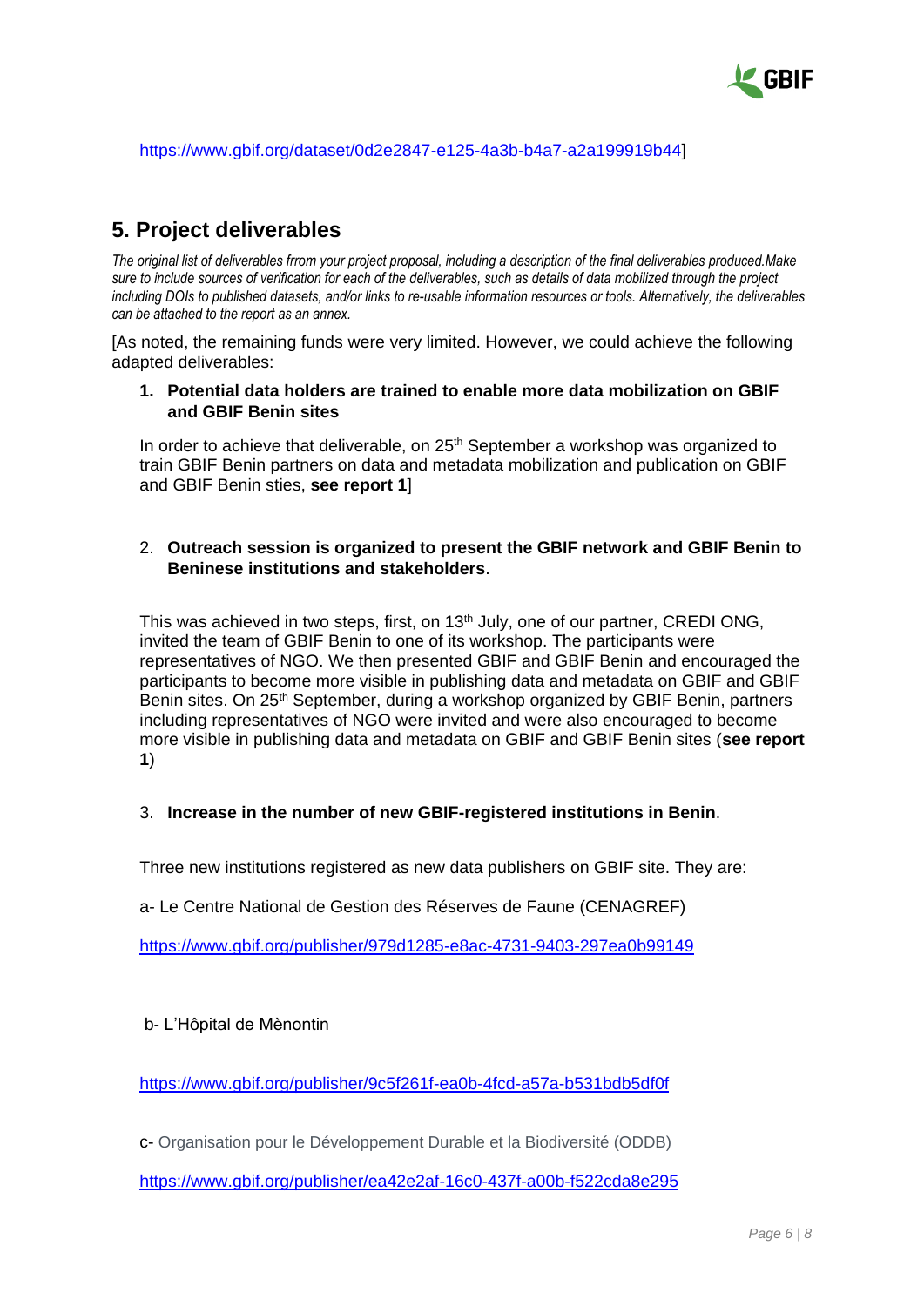

## **4. New metadata and datasets are published on the GBIF and GBIF Benin websites at the end of the mentoring**

In order to achieve that deliverable, three metadata and two datasets were published on GBIF sites

### **The metadata published are the following:**

a- Inventaire et dénombrement des oiseaux du Parc Naturel Communautaire de la Vallée du Sitatunga (Sud Bénin)

<https://www.gbif.org/dataset/3194e21c-447a-410d-bb09-31398482de1f>

b- List of plant species of forest formation in Benin

<https://www.gbif.org/dataset/d882e391-10f9-43f6-b0f9-29636396ba9e>

c- Inventory of plant species produced in CERF nurseries

<https://www.gbif.org/dataset/f7598557-adb5-4827-9c28-8025da802dc4>

#### **The datasets published with a total of 4705 occurrence date are the following:**

d- Census of plant species in forest gaps in the natural forest of Massi (Lama Forest reserve, South-Benin)

<https://www.gbif.org/dataset/8918ab8e-2534-4a3f-8469-67407dd166c8>

e- Distribution de quelques espèces végétales du Bénin

[https://www.gbif.org/dataset/0d2e2847-e125-4a3b-b4a7-a2a199919b44\]](https://www.gbif.org/dataset/0d2e2847-e125-4a3b-b4a7-a2a199919b44)

# **6. Project communications**

*Report on the way the results of your project have been communicated and shared with the project stakeholders and broader GBIF community . Please also review the page describing your project available from*  [https://www.gbif.org/programme/82219/capacity-enhancement-support-programme#projects.](https://www.gbif.org/programme/82219/capacity-enhancement-support-programme#projects) *Highlight any additional documents, events, news items or links that you would like to add to your page.* 

[During the workshop of 25 September, the project deliverables were presented to the participants; we went on GBIF site and showed the organization already registered as data publishers. As a result of this, many other institutions decided to register on GBIF site and publish their data. Once the datasets or metadata are published, their links are sent to data holders]